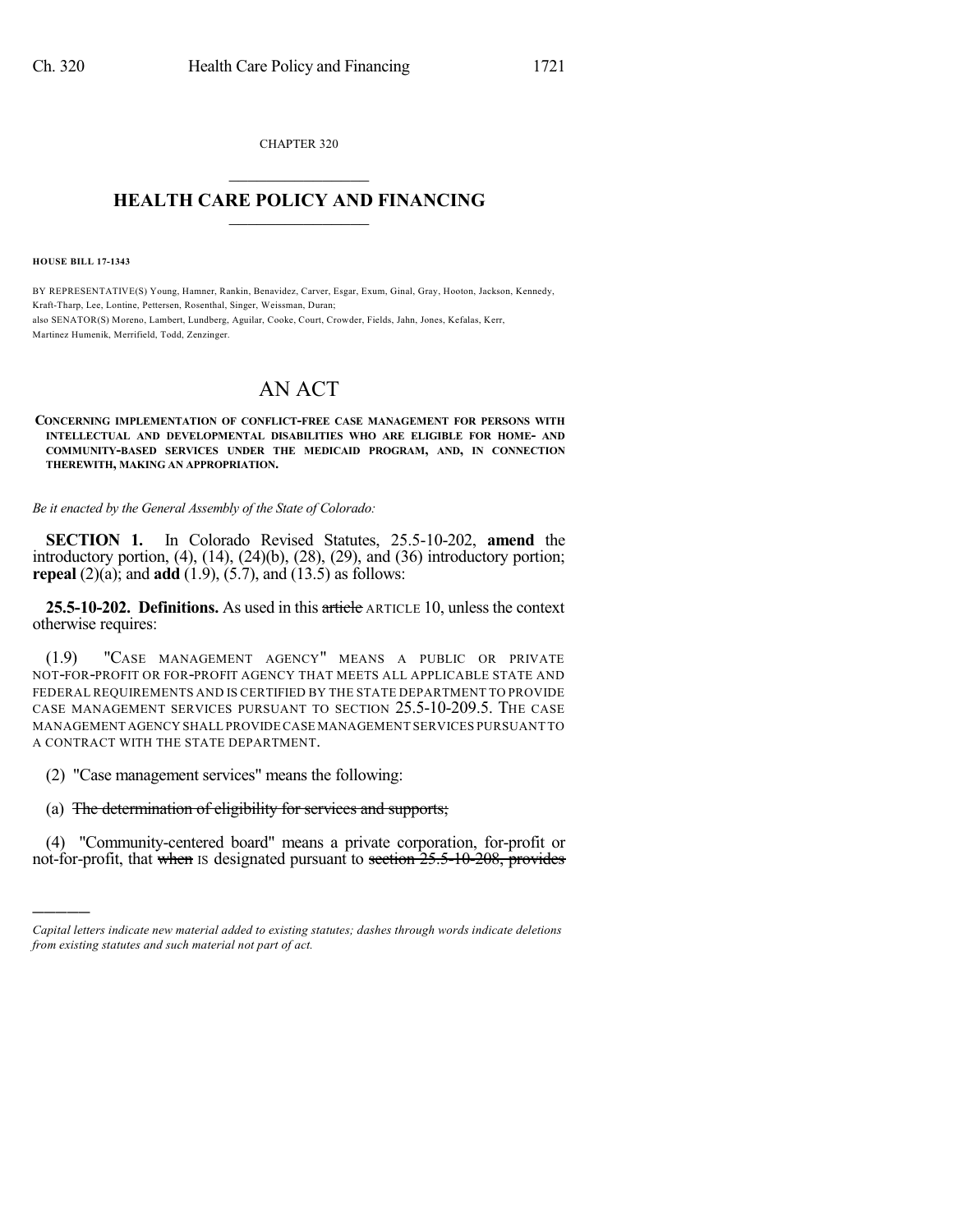case management services to persons with intellectual and developmental disabilities, is authorized to determine eligibility of those persons within a specified geographical area, serves as the single point of entry for persons to receive services and supports under this article, and provides authorized services and supports to those persons either directly or by purchasing services and supports from service agencies SECTION 25.5-10-209.

(5.7) "CONFLICT-FREE CASE MANAGEMENT" MEANS, PURSUANT TO 42 CFR 441.301 (c)(1)(VI), CASE MANAGEMENT SERVICES PROVIDED TO A PERSON WITH AN INTELLECTUAL AND DEVELOPMENTAL DISABILITY ENROLLED IN A HOME- AND COMMUNITY-BASED SERVICES WAIVER THAT ARE PROVIDED BY A CASE MANAGEMENT AGENCY THAT IS NOT THE SAME AGENCY THAT PROVIDES SERVICES AND SUPPORTS TO THAT PERSON. SERVICE AGENCIES AND CASE MANAGEMENT AGENCIES ARE RESPONSIBLE FOR ENSURING PERSONS WHO ARE EMPLOYED BY THE AGENCY MEET THE REQUIREMENTS OF THIS ARTICLE 10.

(13.5) "ELIGIBLE FOR HOME- AND COMMUNITY-BASED SERVICES" MEANS A "PERSON WITH AN INTELLECTUAL AND DEVELOPMENTAL DISABILITY", AS DEFINED IN SECTION 25.5-6-403, WHO MEETS THE DEFINITION OF AN "ELIGIBLE PERSON", AS DEFINED IN SECTION 25.5-6-403.

(14) "Eligible forsupports and services" refersto any person with an intellectual and developmental disability as determined eligible by the A community-centered boards, BOARD pursuant to section  $25.5$ -10-210 SECTION 25.5-10-211.

 $(24)$ (b) Every individualized plan must include a statement of agreement with the plan, signed by the person receiving services or other such person legally authorized to sign on behalf of the person and by a representative of the community-centered board OR CASE MANAGEMENT AGENCY.

(28) "Interdisciplinary team" means a group of people convened by a designated community-centered board OR BY A CASE MANAGEMENT AGENCY that includes the person receiving services; the parents or guardian of a minor; a guardian or an authorized representative, as appropriate; the person who coordinates the provisions of services and supports; and others as determined by the person's needs and preference CHOSEN BY THE PERSON RECEIVING SERVICES, who are assembled to work in a cooperative manner to develop or review the individualized plan.

(29) "Least restrictive environment" means an environment that represents the least departure from the typical patterns of living and that effectively meets the needs and preferences of the person receiving services. "Least restrictive environment" may include, but need not be limited to, receiving services from a community-centered board, service agency, CASE MANAGEMENT AGENCY, or a family caregiver in the family home.

(36) "Services and supports" OR "SUPPORTS AND SERVICES" means one or more of the following: Education, training, independent or supported living assistance, therapies, identification of natural supports, and other activities provided:

**SECTION 2.** In Colorado Revised Statutes, 25.5-10-204, **amend** (1) introductory portion,  $(1)(a)$ , and  $(1)(b)$  as follows: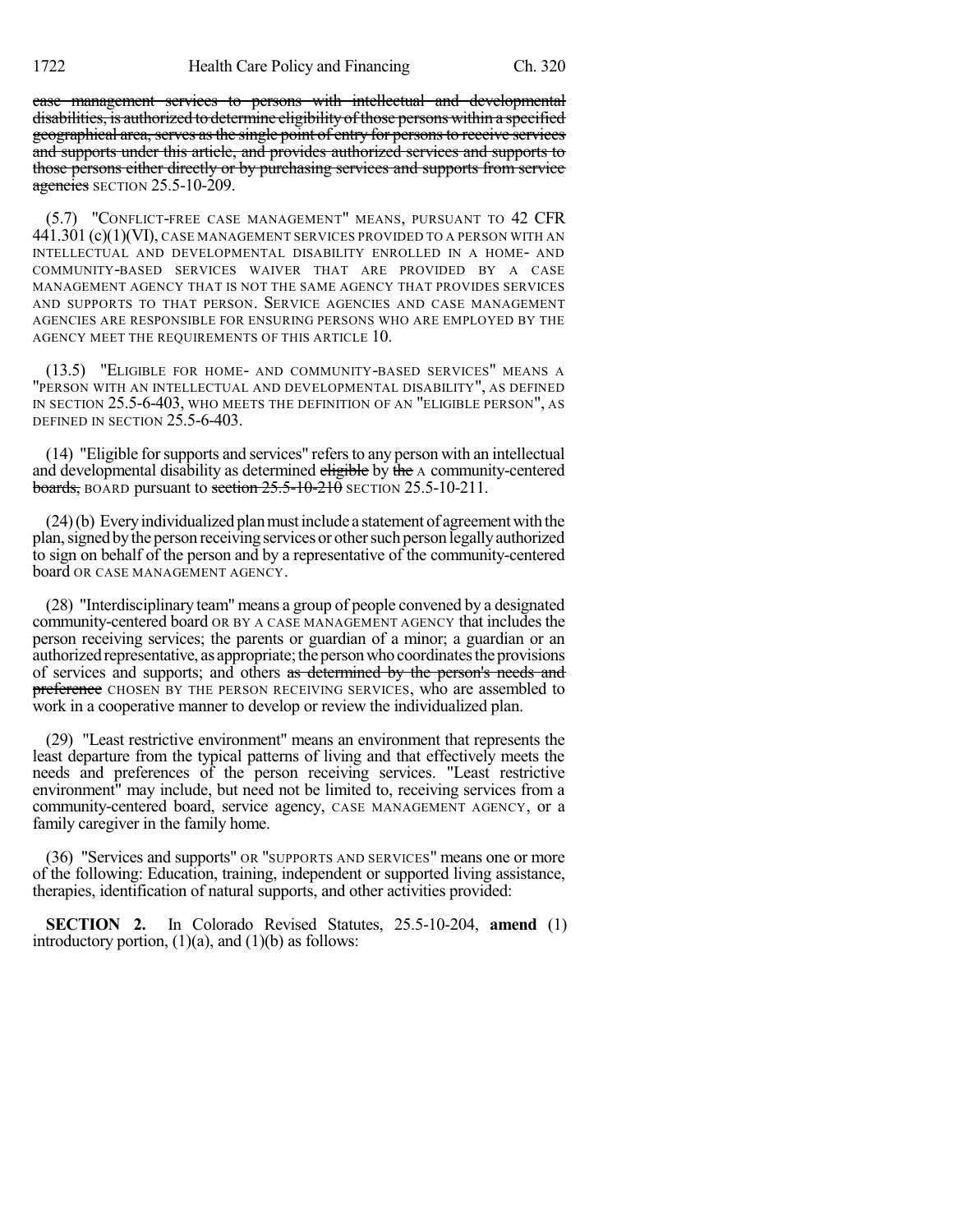**25.5-10-204. Duties of the executive director -state board rules.** (1) In order to implement the provisions of this article ARTICLE 10, the executive director shall, subject to available appropriations, carry out the following duties:

(a) Conduct monitoring and review activities that include community-centered boards, and service agencies, AND CASE MANAGEMENT AGENCIES;

(b) Provide or obtain training and technical assistance through community-centered boards, and service agencies, AND CASE MANAGEMENT AGENCIES in order to improve the quality of services and supports provided to persons with intellectual and developmental disabilities;

**SECTION 3.** In Colorado Revised Statutes, 25.5-10-206, **amend** (1) introductory portion,  $(2)$ ,  $(3)$ ,  $(4)(a)$  introductory portion,  $(4)(b)$ , and  $(5)$  as follows:

**25.5-10-206. Authorized services and supports - conditions of funding purchase of services and supports - boards of county commissioners appropriation.** (1) Subject to annual appropriations by the general assembly, the state department shall provide or purchase, pursuant to subsection (4) of this section, authorized services and supports from community-centered boards, CASE MANAGEMENT AGENCIES, or service agencies for persons who have been determined to be eligible for such services and supports pursuant to section 25.5-10-211 and as specified in the eligible person's individualized plan. Those services and supports may include, but need not be limited to, the following:

(2) Service agencies, COMMUNITY-CENTERED BOARDS, AND CASE MANAGEMENT AGENCIES receiving funds pursuant to subsection (1) of this section shall comply with all of the provisions of this article ARTICLE 10 and the rules promulgated thereunder.

(3) Service and support coordination shall CASE MANAGEMENT SERVICES MUST be purchased from the community-centered board designated pursuant to section 25.5-10-209 OR THE CASE MANAGEMENT AGENCY, except as otherwise provided in subsection (4) of this section.

(4) (a) The state department may purchase services and supports including service and support coordination, directly from service agencies AND CASE MANAGEMENT SERVICES FROM CASE MANAGEMENT AGENCIES if:

(b) The state department shall only purchase services and supports directly from those community-centered boards, CASE MANAGEMENT AGENCIES, or service agencies that meet established standards.

(5) Governmental units, including but not limited to counties, municipalities, school districts, health service districts, and state institutions of higher education, are authorized at their own expense to furnish money, materials, or services and supports to persons with intellectual and developmental disabilities, or to purchase services and supports for such persons through designated community-centered boards, CASE MANAGEMENT AGENCIES, or service agencies, so long as no conditions or requirements imposed as a result of the provision or purchase through a community-centered board or service agency conflict with the provisions of this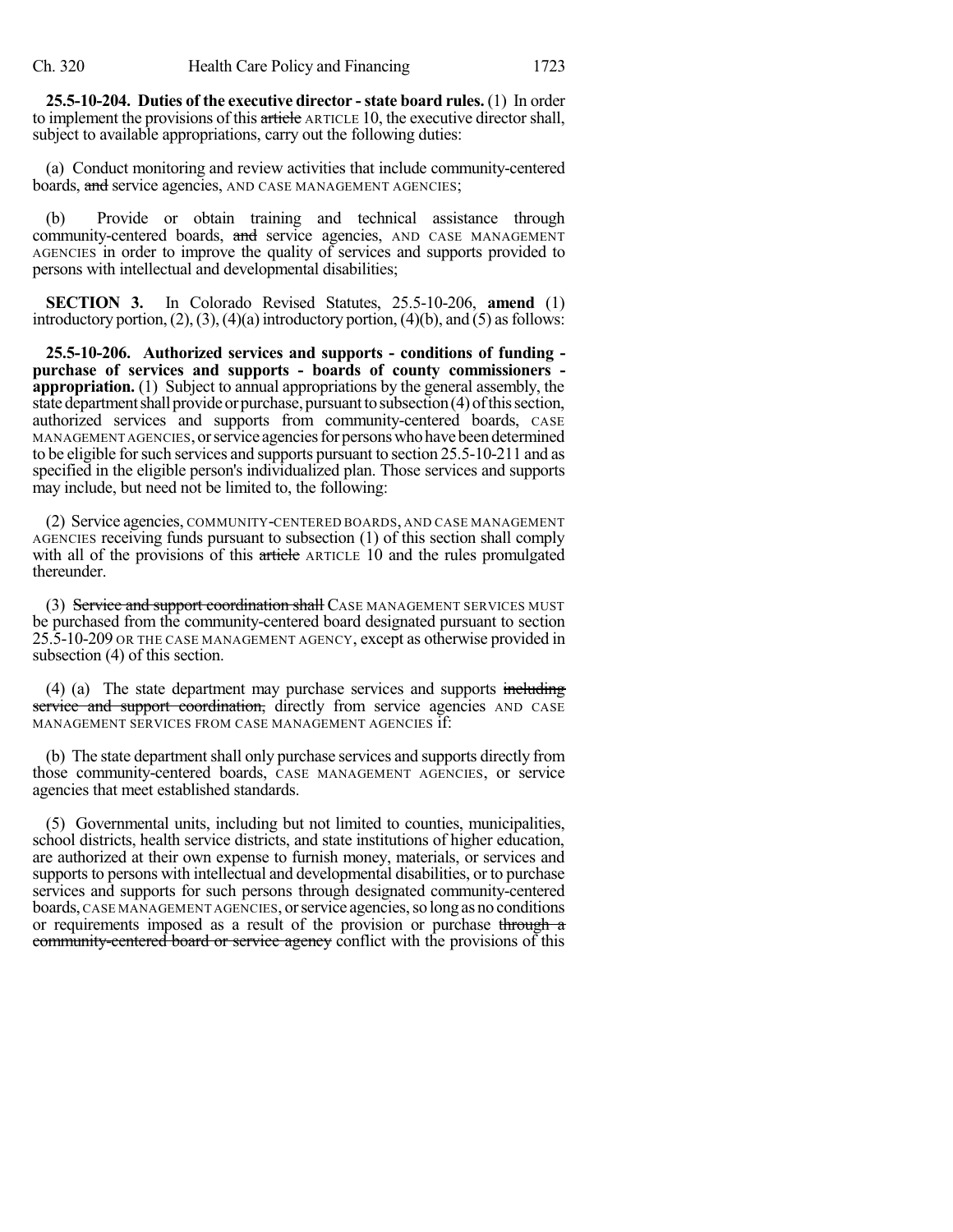article ARTICLE 10 or the rules promulgated thereunder.

**SECTION 4.** In Colorado Revised Statutes, 25.5-10-207, **amend** (3) introductory portion, (3)(c), and (3)(d); and **add** (3)(e), (8), and (9) as follows:

**25.5-10-207. Services and supports - waiting list reduction - cash fund repeal.** (3) The general assembly may annually appropriate moneys MONEY in the intellectual and developmental disabilities services cash fund to the state department for:

(c) Increasing system capacity for home- and community-based intellectual and developmental disabilities programs, services, and supports; and

(d) The development of an assessment tool pursuant to section 25.5-6-104 (5); AND

(e) SYSTEMS CHANGES RELATED TO ENSURING THAT THE SYSTEM OF SERVICES AND SUPPORTS IS COMPLIANT WITH CONFLICT-FREE CASE MANAGEMENT PROVISIONS PURSUANT TO SECTION 25.5-10-211.5.

(8) THE MONEY IN THE FUND SHALL BE PRIORITIZED FOR THE PURPOSE SET FORTH IN SUBSECTION  $(3)(e)$  OF THIS SECTION.

(9) (a) THIS SECTION IS REPEALED, EFFECTIVE JULY 1, 2022.

(b) PRIOR TO ITS REPEAL, ANY REMAINING MONEY IN THE INTELLECTUAL AND DEVELOPMENTAL DISABILITIES SERVICESCASH FUND SHALL BE TRANSFERRED TO THE GENERAL FUND.

**SECTION 5.** In Colorado Revised Statutes, 25.5-10-208, **amend** (1), (2) introductory portion,  $(2)(b)$ ,  $(2)(c)$ , and  $(4)$  as follows:

**25.5-10-208. Serviceagenciesandcasemanagement agencies-money- rules.** (1) A service agency including a community-centered board when acting as a service agency, AND A CASE MANAGEMENT AGENCY shall comply with the requirements set forth in this article ARTICLE 10 and the rules promulgated thereunder.

(2) The state board shall promulgate rules to implement the purchase of services and supports from a community-centered board, service agency, CASE MANAGEMENT AGENCY, or family caregiver. The rules shall MUST include, but need not be limited to:

(b) Procedures for obtaining an annual audit of designated community-centered boards, CASE MANAGEMENT AGENCIES, and service agencies not affiliated with a designated community-centered board to provide financial information deemed necessary by the state department to establish costs of services and supports and to ensure proper management of moneys MONEY received pursuant to section 25.5-10-206;

(c) Delineation of a system to resolve contractual disputes between the state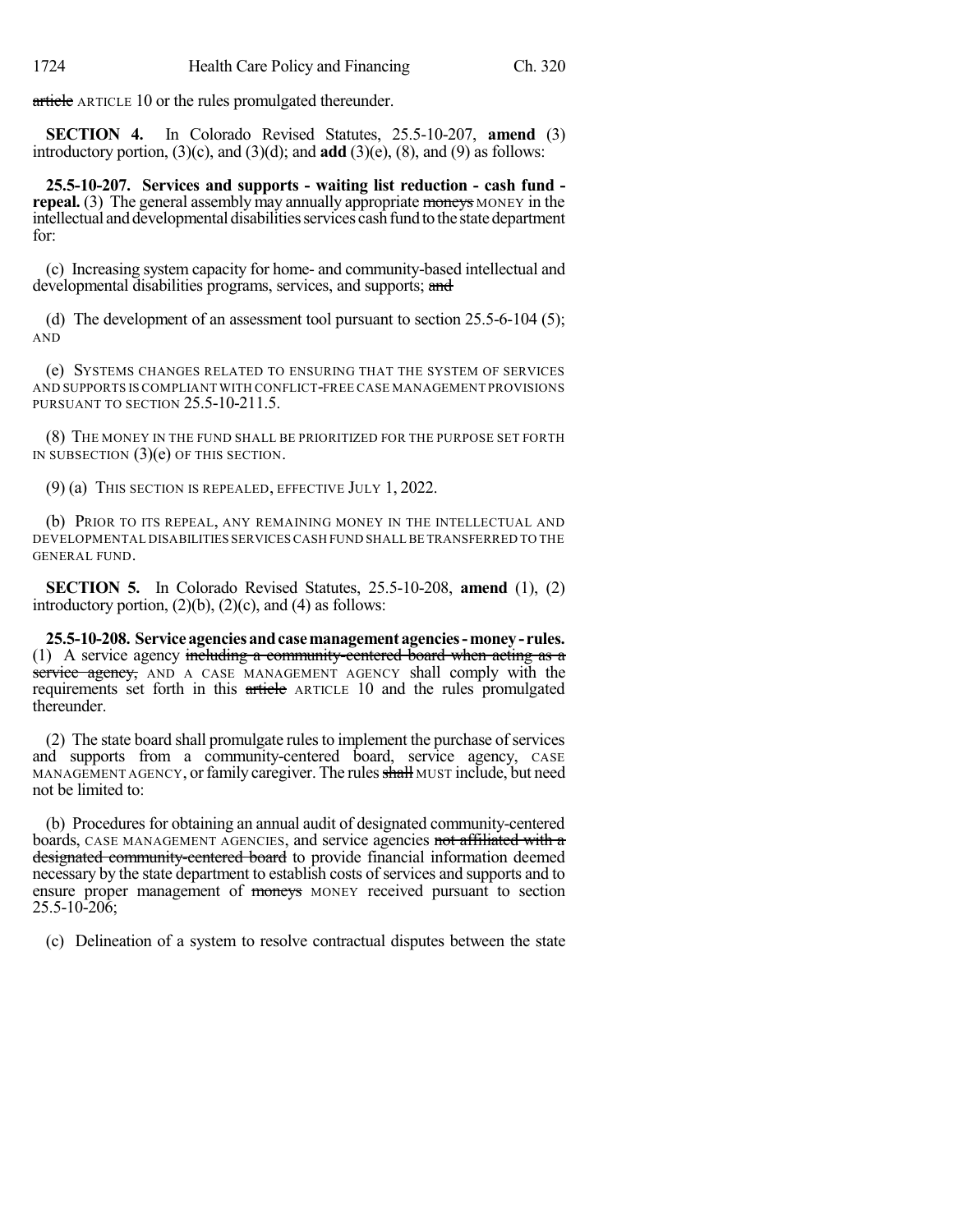department and designated community-centered boards, or service agencies, OR CASE MANAGEMENT AGENCIES, and between designated community-centered boards and service agencies, including the contesting of any rates that the designated community-centered boards charge to service agencies based upon a percentage of the rates that service agencies charge for services and supports;

(4) Upon a determination by the executive director that services or supports have not been provided in accordance with the program or financial administration standards specified in this article ARTICLE 10 and the rules promulgated thereunder, the executive director may reduce, suspend, or withhold payment to a designated community-centered board, CASE MANAGEMENT AGENCY, or service agency under contract with a designated community-centered board, or service agency from which the state department purchased services or supports directly. When the executive director decides to reduce, suspend, or withhold payment, the executive director shall specify the reasons therefor and the actions that are necessary to bring the designated community-centered board, CASE MANAGEMENT AGENCY, or service agency into compliance.

**SECTION 6.** In Colorado Revised Statutes, 25.5-10-209, **amend** (2)(e) as follows:

**25.5-10-209. Community-centered boards - designation - purchase of services and supports- performance audits- Colorado local government audit law - public disclosure of board administration and operations.** (2) Once a community-centered board has been designated pursuant to this section, it shall, subject to available appropriations:

(e) Provide case management services including service and support coordination and periodic reviews PURSUANT TO SECTION 25.5-10-211, for persons receiving services and families with children with intellectual and developmental disabilities or delays;

**SECTION 7.** In Colorado Revised Statutes, **add** 25.5-10-209.5 as follows:

**25.5-10-209.5. Case management agencies - certification - purchase of services and supports - rules.** (1) IN ORDER TO BE CERTIFIED AS A CASE MANAGEMENT AGENCY, A PUBLIC OR PRIVATE FOR-PROFIT OR NOT-FOR-PROFIT AGENCY SHALL APPLY FOR CERTIFICATION TO THE STATE DEPARTMENT IN THE FORM AND MANNER SPECIFIED BY THE EXECUTIVE DIRECTOR. THE STATE BOARD SHALL PROMULGATE RULES FOR CERTIFICATION AND DECERTIFICATION OF CASE MANAGEMENT AGENCIES.

(2) ONCE CERTIFIED PURSUANT TO THIS SECTION, A CASE MANAGEMENT AGENCY SHALL, SUBJECT TO AVAILABLE APPROPRIATIONS:

(a) DETERMINE THE NEEDS OF A PERSON ENROLLED IN HOME- AND COMMUNITY-BASED SERVICES WHO SELECTS THE CASE MANAGEMENT AGENCY;AND

(b) PROVIDE CASE MANAGEMENT SERVICES AND PERIODIC REVIEWS PURSUANT TO SECTION 25.5-10-211.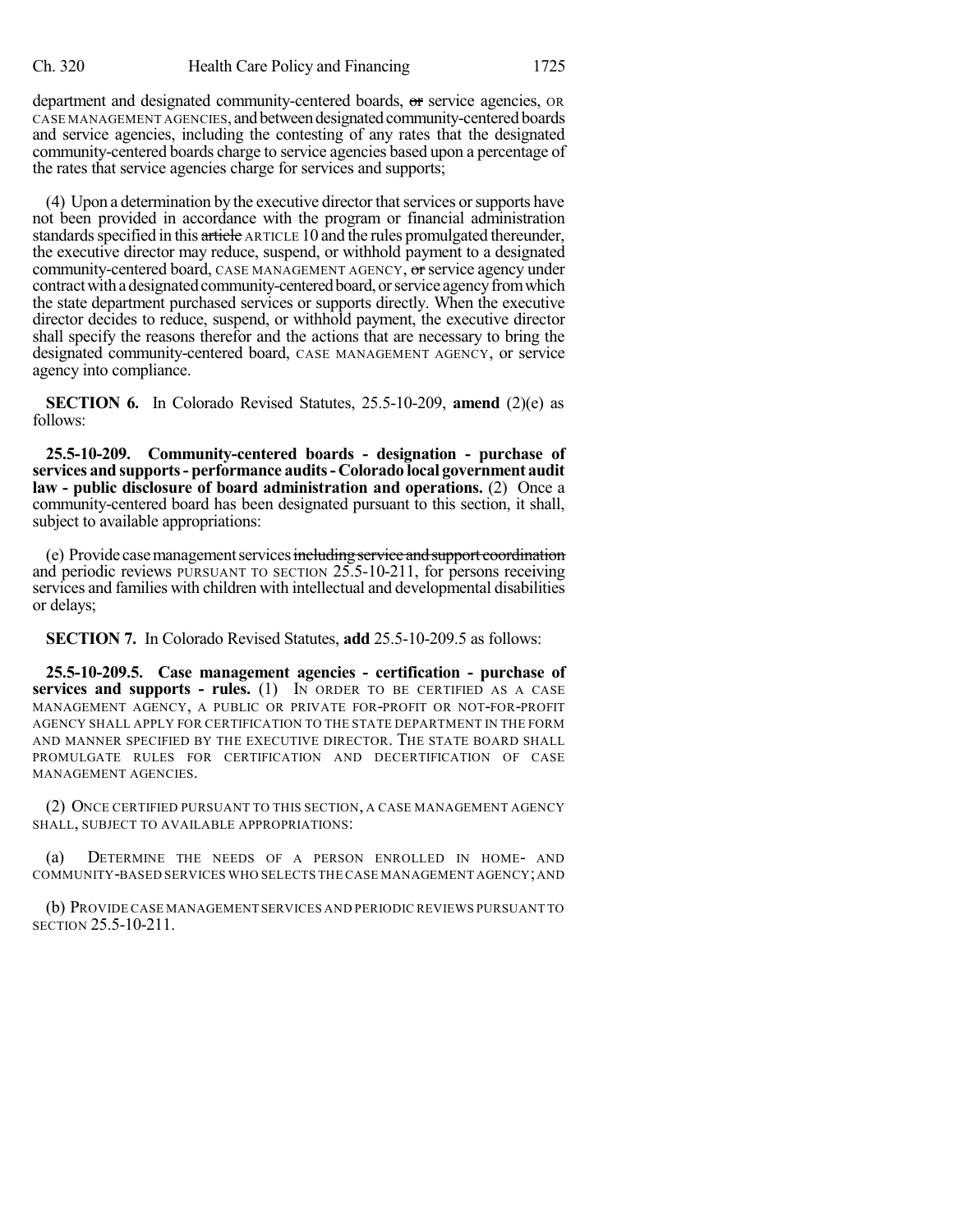(3) THE EXECUTIVE DIRECTOR OR HIS OR HER DESIGNEE SHALL REVIEW EACH CASE MANAGEMENT AGENCY TO ENSURE THAT THE AGENCY COMPLIES WITH THE REQUIREMENTS AND STANDARDS SET FORTH IN THIS ARTICLE 10 AND THE RULES PROMULGATED PURSUANT TO THIS ARTICLE 10.

(4) THE STATE BOARD SHALL PROMULGATE RULES TO ENSURE THAT:

(a) EACH ENROLLED PERSON WITH AN INTELLECTUAL AND DEVELOPMENTAL DISABILITY HAS ACCESS TO CASE MANAGEMENT SERVICES;

(b) A PERSON WHO IS ENROLLED IN HOME- AND COMMUNITY-BASED SERVICES AND OTHER PROGRAMS, AS DEFINED IN SECTION 25.5-10-202, IS NOT REQUIRED TO HAVE MULTIPLE CASE MANAGERS; AND

(c) THERE IS AN ESTABLISHED PROCESS FOR A PERSON TO SELECT THE CASE MANAGEMENT AGENCY OF HIS OR HER CHOICE.

(5) THE STATE BOARD SHALL BEGIN PROMULGATING RULES FOR CASE MANAGEMENT AGENCIES UPON THE EFFECTIVE DATE OF THIS SECTION.

**SECTION 8.** In Colorado Revised Statutes, 25.5-10-211, **amend** (1), (2), and (3); and **add** (2.5) as follows:

**25.5-10-211. Eligibilitydetermination-individualizedplan-periodic review - rules.** (1) (a) Any person may request an evaluation to determine whether he or she has an intellectual and developmental disability and is eligible to receive services and supports pursuant to this article ARTICLE 10. The person must apply for eligibility determination to the designated community-centered board in the designated service area where the person resides.

(b) Pursuant to the contract with the state department, designated community-centered boards shall determine whether a person is eligible to receive services and supports pursuant to this article and, if so, ARTICLE 10. FOR PERSONS ELIGIBLE FOR SERVICES AND SUPPORTS OTHER THAN HOME-AND COMMUNITY-BASED SERVICES, THE DESIGNATED COMMUNITY-CENTERED BOARD shall develop an individualized plan for him or her as part of his or her enrollment into a program. The state board shall promulgate rules, pursuant to article 4 of title 24, C.R.S., setting forth the procedure and criteria for determination of eligibility and individualized plan development. The procedure and criteria shall be uniform in nature and applied throughout the state in a consistent manner.

(c) FOR A PERSON ELIGIBLE FOR AND AUTHORIZED TO RECEIVE HOME- AND COMMUNITY-BASED SERVICES,DESIGNATED COMMUNITY-CENTERED BOARDS SHALL REFER THE PERSON TO A THIRD-PARTY ENTITY FOR SELECTION OF A CASE MANAGEMENT AGENCY.

(2) (a) Following intake and assessment, PURSUANT TO SUBSECTION (2)(b) OF THIS SECTION, the designated community-centered board OR THE CASE MANAGEMENT AGENCY CHOSEN BY THE PERSON shall developanindividualized plan as provided by rules promulgated by the state board. The designated community-centered board shall develop an individualized family service plan for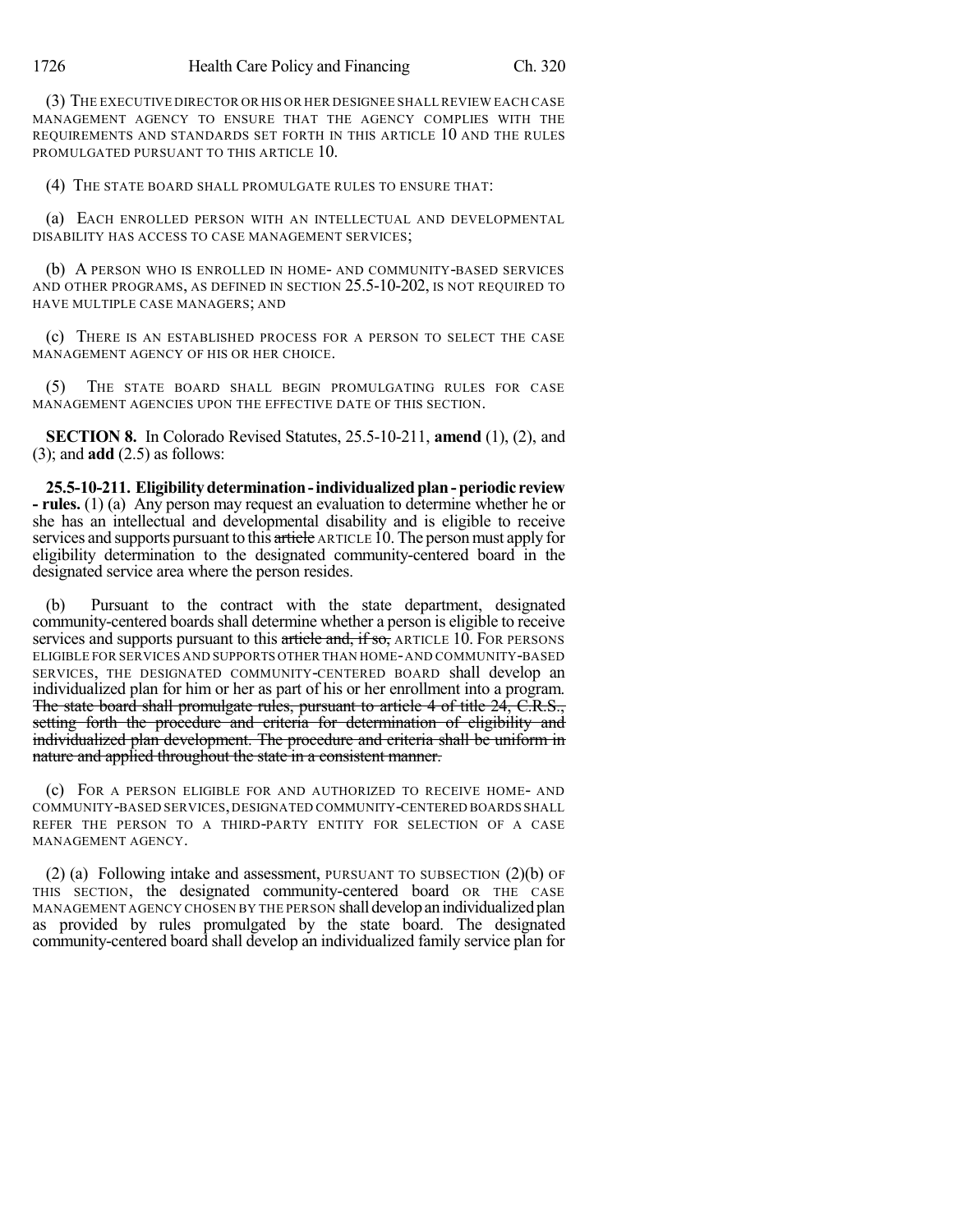a child with disabilities from birth through two years of age pursuant to section  $27-10.5-703.$  C.R.S.

(b) (I) THE CASE MANAGEMENT AGENCY SHALL DEVELOP AN INDIVIDUALIZED PLAN FOR PERSONS ENROLLED IN HOME- AND COMMUNITY-BASED SERVICES.

(II) THE DESIGNATED COMMUNITY-CENTERED BOARD SHALL DEVELOP AN INDIVIDUALIZED PLAN FOR PERSONS ELIGIBLE FOR OTHER PROGRAMS, AS DEFINED IN SECTION 25.5-10-202, AND FOR A CHILD WITH DISABILITIES FROM BIRTH THROUGH TWO YEARS OF AGE PURSUANT TO SECTION 27-10.5-703.

(2.5) THE STATE BOARD SHALL PROMULGATE RULES PURSUANT TO ARTICLE 4 OF TITLE 24 SETTING FORTH THE PROCEDURE AND CRITERIA FOR DETERMINATION OF ELIGIBILITY AND INDIVIDUALIZED PLAN DEVELOPMENT. THE PROCEDURE AND CRITERIA MUST BE UNIFORM IN NATURE AND APPLIED THROUGHOUT THE STATE IN A CONSISTENT MANNER. THE PROCEDURE AND CRITERIA ESTABLISHED BY THE STATE BOARD MUST CONFORM WITH THE PROVISIONS OF SECTION 25.5-10-211.5RELATING TO CONFLICT-FREE CASE MANAGEMENT.

(3) Subject to available appropriations pursuant to section 25.5-10-206 and to the capacity of an individual service agency, the person with an intellectual and developmental disability must be provided options for services and supports within the designated service area that can appropriately meet the person's identified needs, as identified pursuant to subsection (2) of this section, and may select the CASE MANAGEMENT AGENCY AND service agency from which to receive services or supports.

**SECTION 9.** In Colorado Revised Statutes, **add** 25.5-10-211.5 as follows:

**25.5-10-211.5. Conflict-free case management-implementation - legislative declaration-definition.**(1) THE GENERAL ASSEMBLY ACKNOWLEDGES THE RIGHTS OF INDIVIDUALS TO MAKE CHOICES REGARDING THEIR CASE MANAGEMENT AGENCY AND SERVICE AGENCY. THEREFORE, THE GENERAL ASSEMBLY BELIEVES THERE EXISTS THE NEED TO ENSURE CONFLICT-FREE CASE MANAGEMENT SERVICES WITHIN THE MEDICAID WAIVERS FOR PERSONS WITH INTELLECTUAL AND DEVELOPMENTAL DISABILITIES.

(2) AS USED IN THIS SECTION, UNLESS THE CONTEXT OTHERWISE REQUIRES, "RURAL COMMUNITY-CENTERED BOARD" MEANS A COMMUNITY-CENTERED BOARD COMPRISED PRIMARILY OF COUNTIES DESIGNATED BY THE STATE OFFICE OF RURAL HEALTH AS A RURAL OR FRONTIER COUNTY.

(3) A CONFLICT-FREE CASE MANAGEMENT SYSTEM SHALL BE IMPLEMENTED IN COLORADO AS FOLLOWS:

(a) NO LATER THAN JULY 1, 2017, THE STATE DEPARTMENT SHALL DETERMINE THE OPTIONS FOR COMMUNITY-CENTERED BOARDS TO BECOME COMPLIANT WITH CONFLICT-FREE CASE MANAGEMENT;

(b) NO LATER THAN JANUARY 1, 2018, THE STATE DEPARTMENT SHALL PUBLISH GUIDANCE ON THE COMPONENTS OF A BUSINESS CONTINUITY PLAN;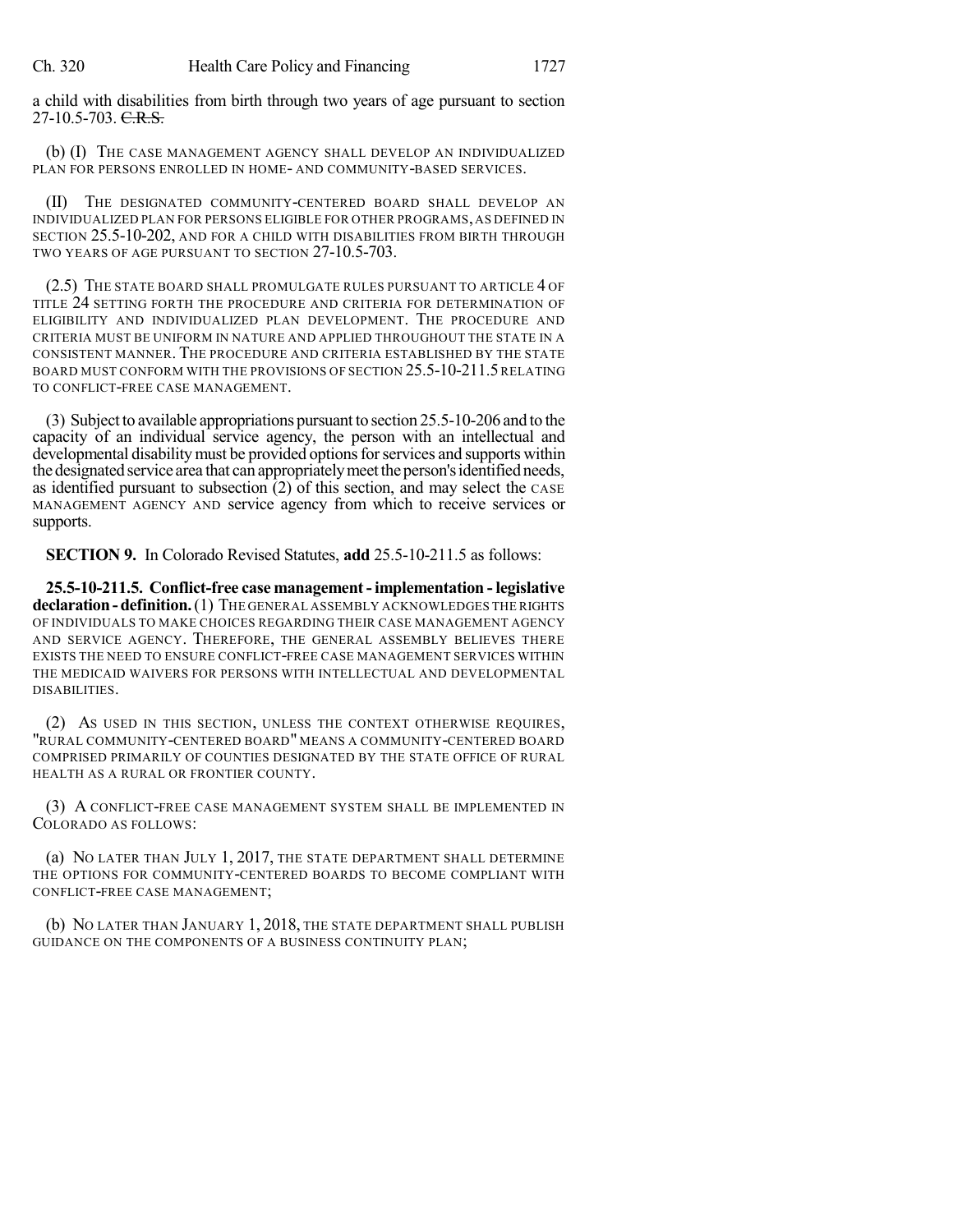(c) NO LATER THAN JULY 1, 2018, EACH COMMUNITY-CENTERED BOARD SHALL SUBMIT A BUSINESS CONTINUITY PLAN TO THE STATE DEPARTMENT BASED ON THE BEST OPTION FOR THE COMMUNITY-CENTERED BOARD PURSUANT TO SUBSECTION  $(3)(a)$  OF THIS SECTION;

(d) ONCE A COMMUNITY-CENTERED BOARD HAS SUBMITTED ITS BUSINESS CONTINUITY PLAN, ON OR BEFORE JUNE 30, 2019, THE STATE DEPARTMENT SHALL COMPLETE AN ANALYSIS OF THE ADEQUACY OF THE CONTINUITY PLAN, UNREIMBURSED TRANSITION COSTS, AND COMMUNITY IMPACTS OF THE TRANSITION TO CONFLICT-FREE CASE MANAGEMENT;

(e) NO LATER THAN JUNE 30, 2020, A COMMUNITY-CENTERED BOARD SHALL COMPLETE ANY NECESSARY CHANGES TO ITS BUSINESS OPERATION THAT ARE REQUIRED TO IMPLEMENT ITS BUSINESS CONTINUITY PLAN;

(f) NO LATER THAN JUNE 30, 2021, AT LEAST TWENTY-FIVE PERCENT OF CLIENTS RECEIVING HOME- AND COMMUNITY-BASED SERVICES MUST BE SERVED THROUGH A SYSTEM OF CONFLICT-FREE CASE MANAGEMENT; AND

(g) NO LATER THAN JUNE 30, 2022, ALL CLIENTS RECEIVING HOME- AND COMMUNITY-BASED SERVICES MUST BE SERVED THROUGH A SYSTEM OF CONFLICT-FREE CASE MANAGEMENT.

(4) **Rural-based services - exemption.** (a) THE STATE DEPARTMENT IS AUTHORIZED TO SEEK A FEDERAL EXEMPTION FROM CONFLICT-FREE CASE MANAGEMENT REQUIREMENTS FOR GEOGRAPHIC AREAS WITHIN THE STATE WHERE THE ONLY WILLING AND QUALIFIED ENTITY TO PROVIDE CASE MANAGEMENT SERVICES IS ALSO THE ONLY WILLING AND QUALIFIED ENTITY TO PROVIDE HOME-AND COMMUNITY-BASED SERVICES IN THAT GEOGRAPHIC AREA.

(b) ARURAL COMMUNITY-CENTERED BOARD MUST INITIALLY NOTIFY THE STATE DEPARTMENT IN WRITING, NO LATER THAN JULY 1, 2017, TO REQUEST THAT THE STATE DEPARTMENT SEEK A FEDERAL EXEMPTION FOR ITS DESIGNATED SERVICE AREA, AS DEFINED IN SECTION 25.5-10-202. UPON RECEIPT OF THE NOTICE, THE STATE DEPARTMENT SHALL EVALUATE CASE MANAGEMENT SERVICE PROVIDER CAPACITY, AND, IF THE STATE DEPARTMENT DETERMINES THAT IT IS SUPPORTED, THE STATE DEPARTMENT SHALL SEEK A FEDERAL EXEMPTION FOR ITS DESIGNATED SERVICE AREA WITHIN A REASONABLE PERIOD OF TIME.

(c) UPON NOTIFICATION OF FEDERAL APPROVAL OR DENIAL OF A FEDERAL EXEMPTION FROM CONFLICT-FREE CASE MANAGEMENT REQUIREMENTS, THE RURAL COMMUNITY-CENTERED BOARD SHALL SUBMIT A BUSINESS CONTINUITY PLAN AND COMMENCE ANY NECESSARY CHANGES TO ITS BUSINESS OPERATION PURSUANT TO SUBSECTION (3)(e) OF THIS SECTION.

(d) THE STATE BOARD SHALL PROMULGATE RULES FOR THE PROVISION OF SERVICES AND SUPPORTS, INCLUDING SERVICES AND SUPPORTS COORDINATION, WHEN THERE ARE MULTIPLE AGENCIES OPERATINGIN A SPECIFIED GEOGRAPHIC AREA.

(e) IF THE STATE DEPARTMENT HAS NOT RECEIVED NOTIFICATION BY JULY 1,2019, REGARDING APPROVAL OR DENIAL FOR A FEDERAL EXEMPTION FROM CONFLICT-FREE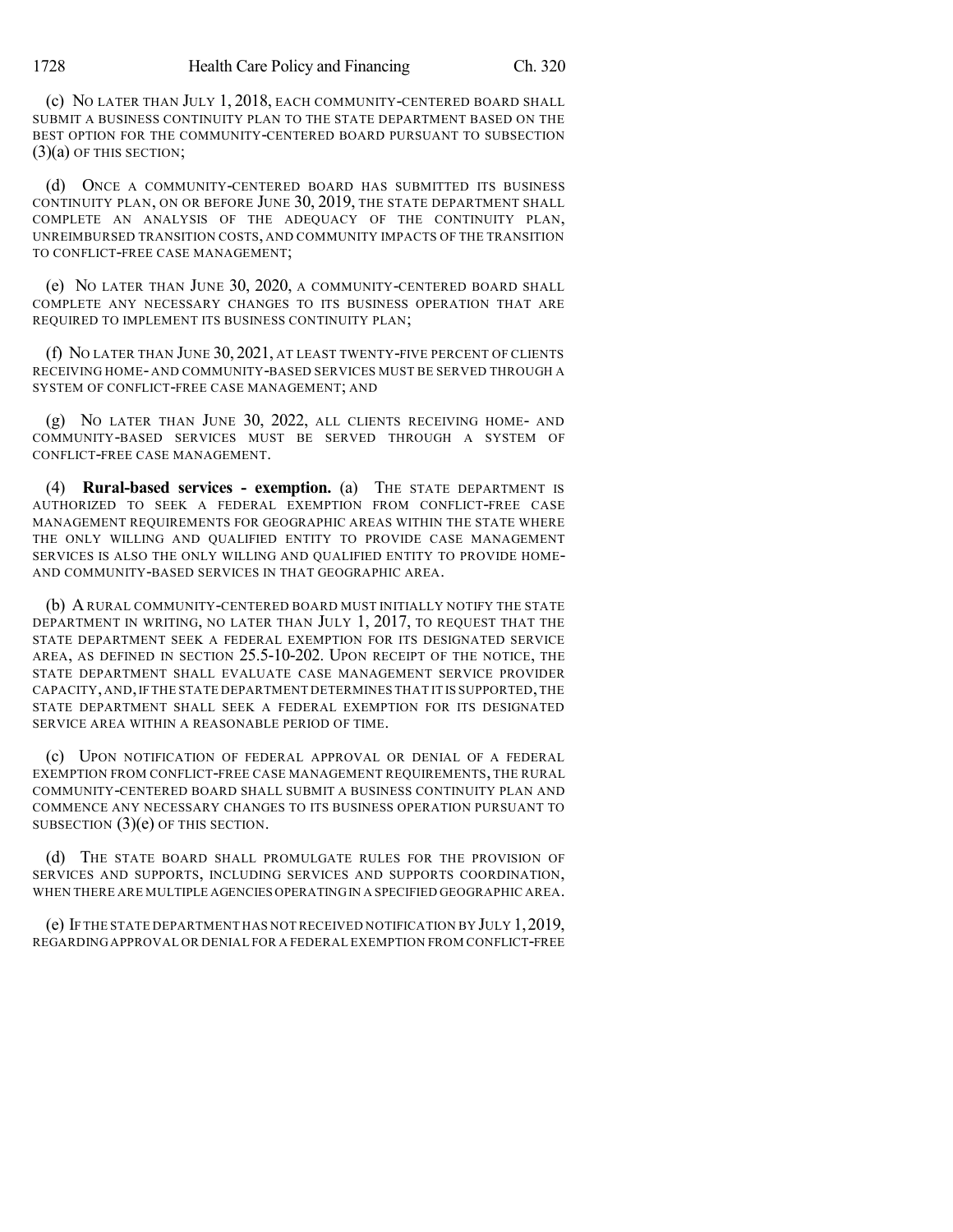CASE MANAGEMENT REQUIREMENTS,THE STATE BOARD SHALL PROMULGATE RULES FOR THE PROVISION OF SERVICES AND SUPPORTS, INCLUDING SERVICES AND SUPPORTS COORDINATION, FOR DESIGNATED SERVICE AREAS WHERE A FEDERAL EXEMPTION FROM CONFLICT-FREE CASE MANAGEMENT IS PENDING.

(f) IN ORDER TO ENSURE STABILITY, CLIENT CHOICE, AND ACCESS TO SERVICES IN RURAL COMMUNITIES,THE STATE BOARD SHALL PROMULGATE RULES,AS PERMITTED UNDER FEDERAL LAW, THAT ALLOW A QUALIFIED ENTITY TO PROVIDE BOTH CASE MANAGEMENT SERVICES AND HOME- AND COMMUNITY-BASED SERVICES TO THE SAME INDIVIDUAL IF THERE IS INSUFFICIENT CHOICE OR CAPACITY AMONG EXISTING SERVICE AGENCIES OR CASE MANAGEMENT AGENCIES SERVING A DESIGNATED SERVICE AREA OF A RURAL COMMUNITY-CENTERED BOARD.

(5) THE STATE BOARD SHALL AMEND ITS RULES CONSISTENT WITH CHANGES IN FEDERAL LAW AS SET FORTH IN  $42$  CFR (c)(1)(VI), INCLUDING CHANGES RELATING TO ALLOWABLE EXEMPTIONS.

**SECTION 10. Appropriation.** (1) For the 2017-18 state fiscal year, \$75,000 is appropriated to the department of health care policy and financing for use by the executive director's office. This appropriation is from the intellectual and developmental disabilities services cash fund created in section 25.5-10-207 (1), C.R.S. To implement this act, the office may use this appropriation for general professional services and special projects.

(2) For the 2017-18 state fiscal year, the general assembly anticipates that the department of health care policy and financing will receive \$75,000 in federal funds to implement this act, which amount is included for informational purposes only. The appropriation in subsection (1) of this section is based on the assumption that the department will receive this amount of federal funds to be used for general professional services and special projects.

(3) For the 2017-18 state fiscal year, \$36,398 is appropriated to the department of health care policy and financing for use by the office of community living. This appropriation is from the intellectual and developmental disabilities services cash fund created in section 25.5-10-207 (1), C.R.S. To implement this act, the office may use this appropriation as follows:

(a) \$33,571 for personal services, which amount is based on an assumption that the office will require an additional 1.0 FTE; and

(b) \$2,827 for operating expenses.

(4) For the 2017-18 state fiscal year, the general assembly anticipates that the department of health care policy and financing will receive \$36,396 in federal funds to implement this act, which amount is included for informational purposes only. The appropriation in subsection (3) of this section is based on the assumption that the department will receive this amount of federal funds to be used as follows:

(a) \$33,570 for personal services; and

(b) \$2,826 for operating expenses.